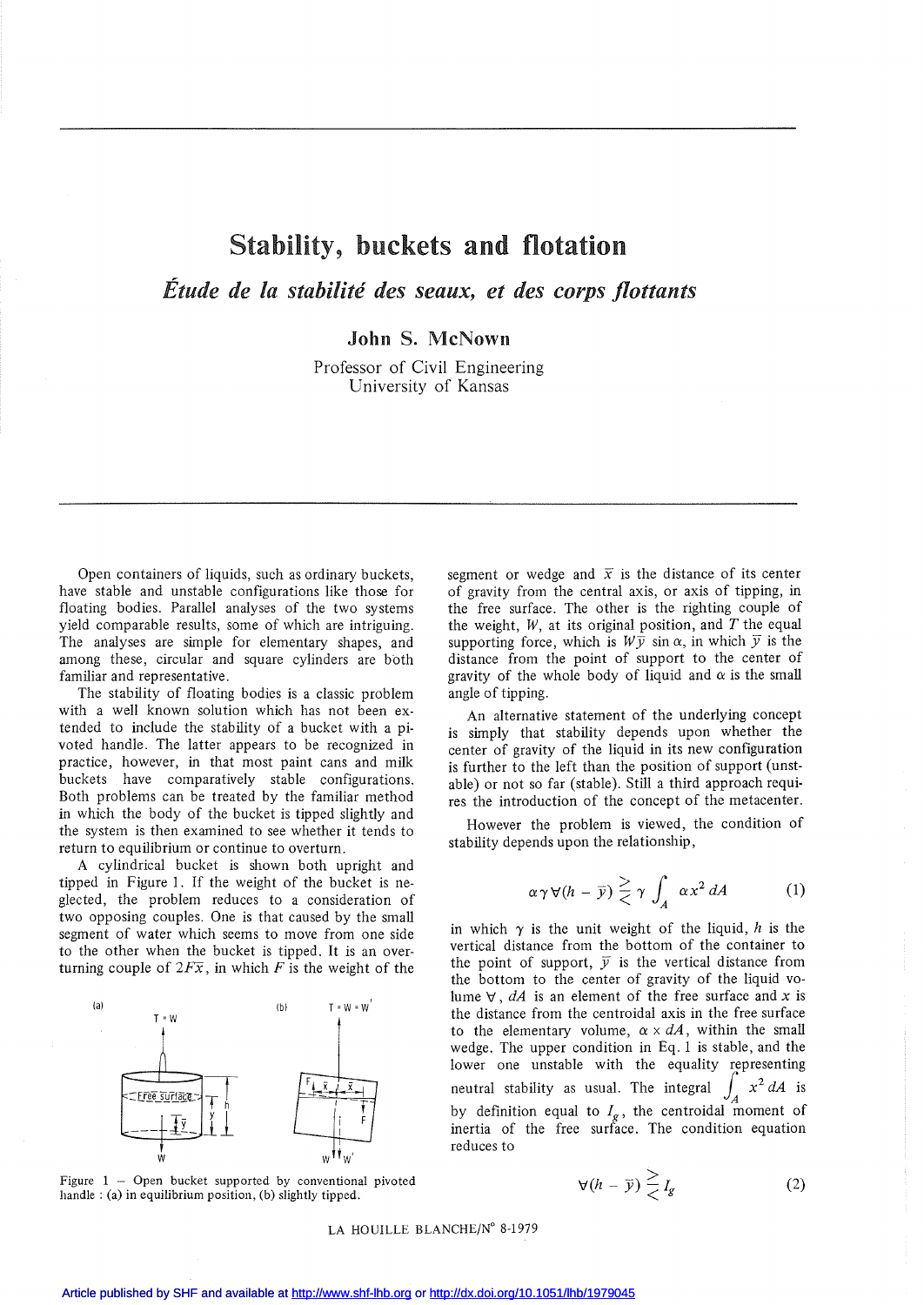The result expressed in Eq. 2 is much like the corresponding relationship for the stability of a floating body:

$$
\forall (\overline{y} - y_b) \frac{>}{<} I_g \tag{3}
$$

in which  $\bar{y}$  and  $y_b$  represent the vertical positions of the centroids of the body and the displaced liquid, respectively. The differences in the two results, Eqs. 2 and 3, are  $(1)$  the vertical position of the point of support replaces that of the center of gravity of the floating body; (2) the volume of liquid in the container replaces the volume of liquid displaced by the floating body; and (3) the conditions of stability are reversed. A disk-shaped bucket tends to be unstable whereas a diskshaped body floats stably, the axis of rotation being vertical in each instance.

The condition of neutral stability for circular (and weightless) buckets is

$$
\frac{y}{h}\left(1-\frac{y}{2h}\right)=\frac{1}{4}\left(\frac{r}{h}\right)^2\tag{4}
$$

an ellipse which is shown by the broken line in Figure 2,  $(\overline{y} = y/2)$ . The bucket shown there, for which  $h = r$ . is stable if  $y/h > 1 - 1/\sqrt{2}$  or 0.293. The depth of water shown is stable whereas one shallower than the limiting value would cause tipping. A bucket can extend above the point of pivoted support, and the upper branch of the ellipse serves for this case. It involves, as usual, the other root of the quadratic equation for which  $y/h < 1 + 1/\sqrt{2}$  or 1.707. As r/h increases, the stable region diminishes, and no depth of liquid is stable if  $r/h > \sqrt{2}$ . Other prismatic buckets give similar results but with other coefficients to reflect the appropriate moments of inertia. For a square bucket with a width of s,

$$
\frac{y}{h}\left(1-\frac{y}{2h}\right)=\frac{1}{12}\left(\frac{s}{h}\right)^2\tag{5}
$$

Non-prismatic buckets lead to results of different forms. Simple types are buckets which are shaped like cones, Figure 3 (a), or wedges, Figure 3 (b). Results for the latter differ depending upon whether it is supported at AA or BB. For the one shaped like an ice cream cone, the trend of neutral stability is given by

$$
\frac{y}{h} = \frac{4/3}{1 + (r/h)^2} \tag{6}
$$

in which  $y$  and  $h$  are the depth of water and height of support as before. The result is depicted in Figure 4. If  $r/h = 1$ ,  $y/h$  cannot exceed 2/3 without tipping, a result in contrast to that for prismatic buckets which tend to be stable if full or nearly full.

The phenomenon is easily demonstrated with buckets which are made of thin sheet metal and are large enough that the effect of the weight of the bucket is negligible. Instability is usually avoided in practice, but does occasionally occur. Campers have reported shallow cylindrical teakettles that are stable when full but tend to put out the fire as part of the water is poured off. Also, paint cans and ordinary teakettles become unstable when nearly empty. They may not tip so far as to spill, however, as they usually find a new position of equilibrium in a tipped position. The weight of the can tends



Figure 2 - Configuration of stability of a partially filled circular container;  $r/h = 1$  for the special case shown.



Figure 3 - Non-cylindrical buckets (a) conical and (b) prismatic.



Figure  $4$  – Configuration of stability for a conical bucket.

to stabilize the system and is not negligible if the depth of water is small.

Unexpected results occur for floating bodies even though the study of their stability is classical  $[1,2]$ . Lamb [2] deprecated his own treatment of some of these examples in citing a much earlier Latin quotation of Huygens (1629-95) who felt that such work lacked practical value and was therefore not worthwhile. Yet few people know that a homogeneous circular cylinder, among the simplest of floating bodies, can float stably with its axis of rotation  $(1)$  vertical,  $(2)$  horizonal,  $(3)$ neither or (4) both, depending upon its shape  $(D/L)$ and specific gravity s. Results of straight-forward applications of Eq. 3 to this case are shown in Figure 5. Experience tells us that flat disks float with their axes vertical, as mentioned, and log-like cylinders with their axes horizontal. Less well known is the existence of a range, the lens near the center of Figure 5, for which neither position is stable. If the ratio of diameter to length,  $D/L$ , changes progressively within this interval,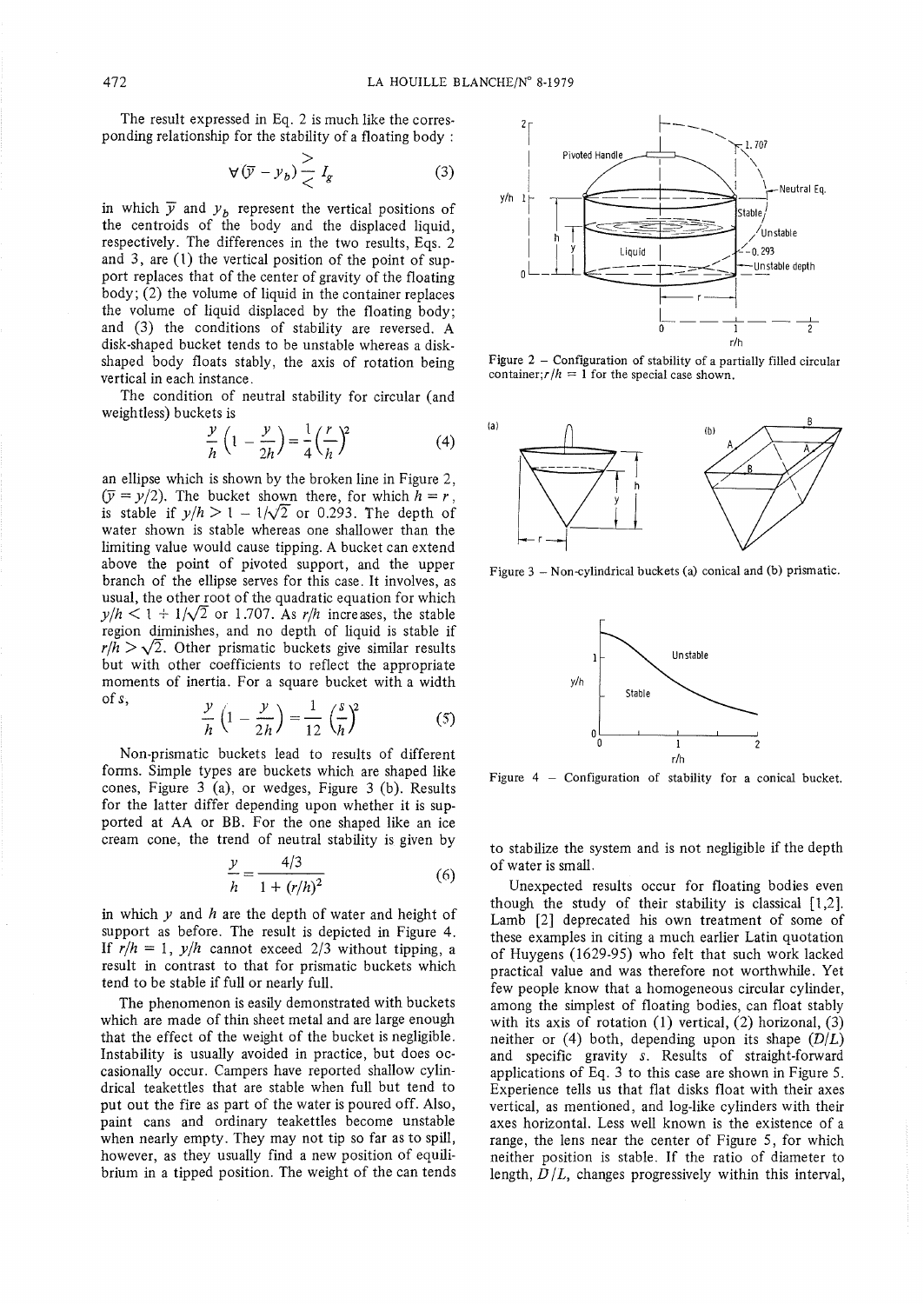the inclination of the axis varies continuously from one limiting value to the other. Finally if the cylinder is made of material which is either very light or nearly as heavy as the liquid, it will float stably in either position, Figures 6 and 7.

A long prism with a square cross section introduces an additional anomaly, parts of which are described in some text books [3,4]. Such a prism will float stably with one diagonal vertical for the condition

$$
\frac{9}{32} < s < \frac{23}{32}
$$

and with two sides vertical if

$$
\frac{1}{2}\left(1+\frac{1}{\sqrt{3}}\right) < s < 1 \quad \text{or} \quad 0 < s < \frac{1}{2}\left(1-\frac{1}{\sqrt{3}}\right)
$$

These values also leave gaps; neither position is stable if .211  $\lt s \lt 0.289$  or .729  $\lt s \lt 0.789$ . And these gaps are also bridged by progressive tipping from one position



Figure 5  $-$  Zones of stability for a floating circular cylinder.





Figure 6 – Floating cylinders for which  $s = 0.66$  and  $D/L = 0.8$ , 1.1 and 1.4, (a) in and (b) out of water.

 $<sub>b</sub>$ </sub>

to the other as s varies within the two intervals. A square prism also tips about an axis normal to its length if it is progressively shortened. The resulting pattern of stability is depicted in Figure 8 and is like that for the circular cylinder, in part. A square block of the right length and the right specific gravity can fall in both kinds of gaps so as to produce unsymmetrical tipping about two axes as shown for the cubical child's block in Figure 9.

The stability equations lead to equations of ellipses for the curve of neutral stability for both prismatic bodies and buckets. Some of these are depicted as regular ellipses in Figure 2, 5 and 8 in which the variables are s and  $D/L$  or  $y/h$  and  $D/h$ . Other conditions introduce the elliptical equation in terms of  $L/D$  instead of  $D/L$  as for the curves which are open to the right in Figure 5 and 8; or in terms of  $\sqrt{s}$  instead of s for the square prism with one diagonal vertical. The latter produces the cusp at  $s = 0.5$ ,  $d/D = 1$ , and it results from the change in geometry as the horizontal diagonal is submerged or exposed.





Figure 7 – Lucite cylinders,  $D/L = 1.1$  floating (a) on mercury  $(s \approx 0.1)$  and (b) in a solution of CCl<sub>4</sub> and toluene ( $s \approx 0.9$ ).



Figure 8 - Zones of stability for a floating block with a square cross section.

 $\overline{2}$